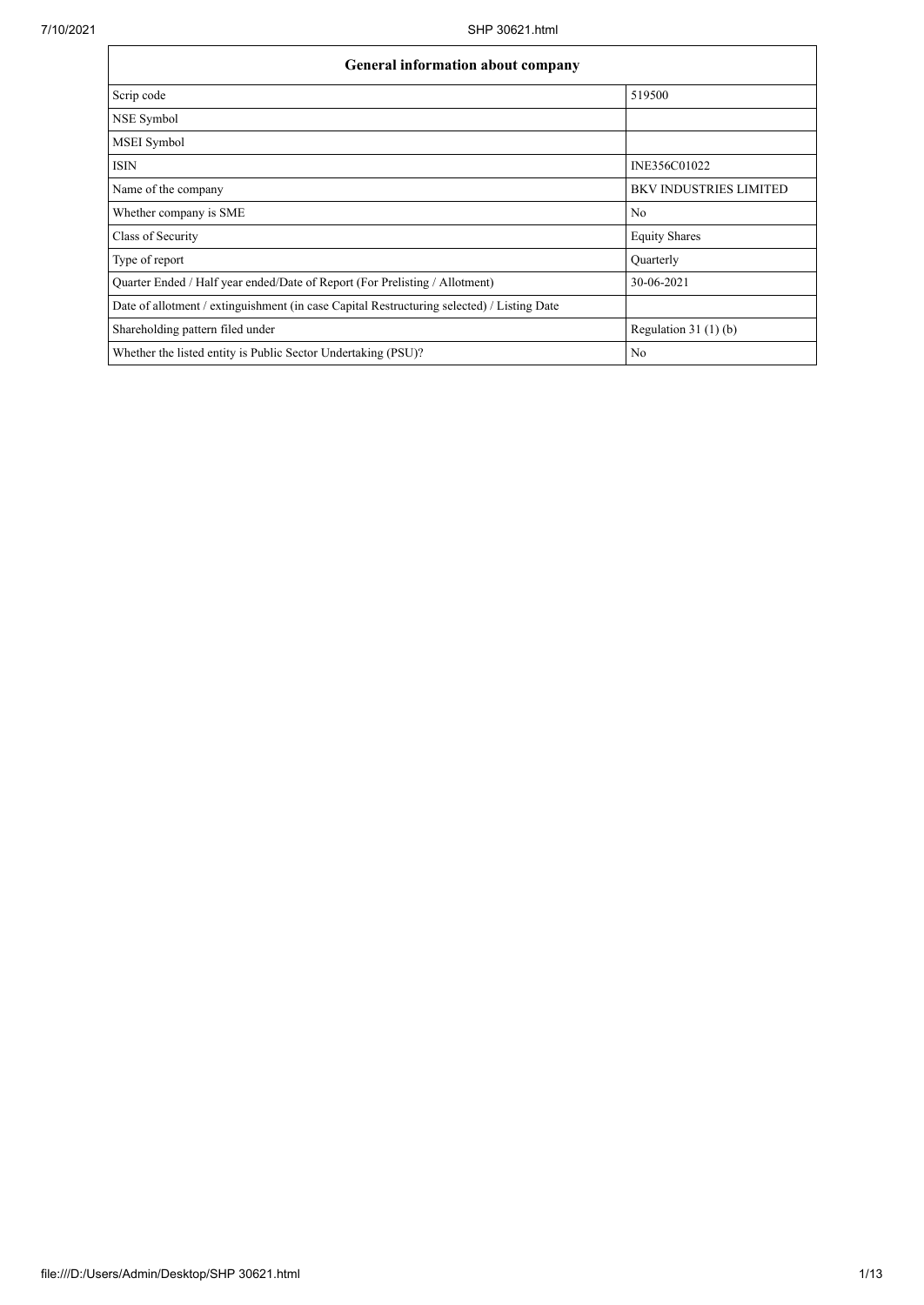|                | <b>Declaration</b>                                                                        |                |                                |                       |                             |  |  |  |  |  |
|----------------|-------------------------------------------------------------------------------------------|----------------|--------------------------------|-----------------------|-----------------------------|--|--|--|--|--|
| Sr.<br>No.     | Particular                                                                                | Yes/No         | Promoter and<br>Promoter Group | Public<br>shareholder | Non Promoter-<br>Non Public |  |  |  |  |  |
| $\mathbf{1}$   | Whether the Listed Entity has issued any partly paid up shares?                           | N <sub>o</sub> | No                             | N <sub>0</sub>        | N <sub>0</sub>              |  |  |  |  |  |
| $\mathfrak{2}$ | Whether the Listed Entity has issued any Convertible Securities<br>$\mathcal{P}$          | N <sub>o</sub> | No                             | N <sub>0</sub>        | N <sub>o</sub>              |  |  |  |  |  |
| $\overline{3}$ | Whether the Listed Entity has issued any Warrants?                                        | N <sub>o</sub> | N <sub>o</sub>                 | N <sub>0</sub>        | N <sub>o</sub>              |  |  |  |  |  |
| 4              | Whether the Listed Entity has any shares against which<br>depository receipts are issued? | N <sub>0</sub> | No                             | N <sub>0</sub>        | N <sub>o</sub>              |  |  |  |  |  |
| 5              | Whether the Listed Entity has any shares in locked-in?                                    | N <sub>o</sub> | N <sub>o</sub>                 | N <sub>0</sub>        | N <sub>o</sub>              |  |  |  |  |  |
| 6              | Whether any shares held by promoters are pledge or otherwise<br>encumbered?               | N <sub>o</sub> | N <sub>o</sub>                 |                       |                             |  |  |  |  |  |
| $\overline{7}$ | Whether company has equity shares with differential voting<br>rights?                     | N <sub>o</sub> | No                             | N <sub>0</sub>        | No                          |  |  |  |  |  |
| 8              | Whether the listed entity has any significant beneficial owner?                           | N <sub>o</sub> |                                |                       |                             |  |  |  |  |  |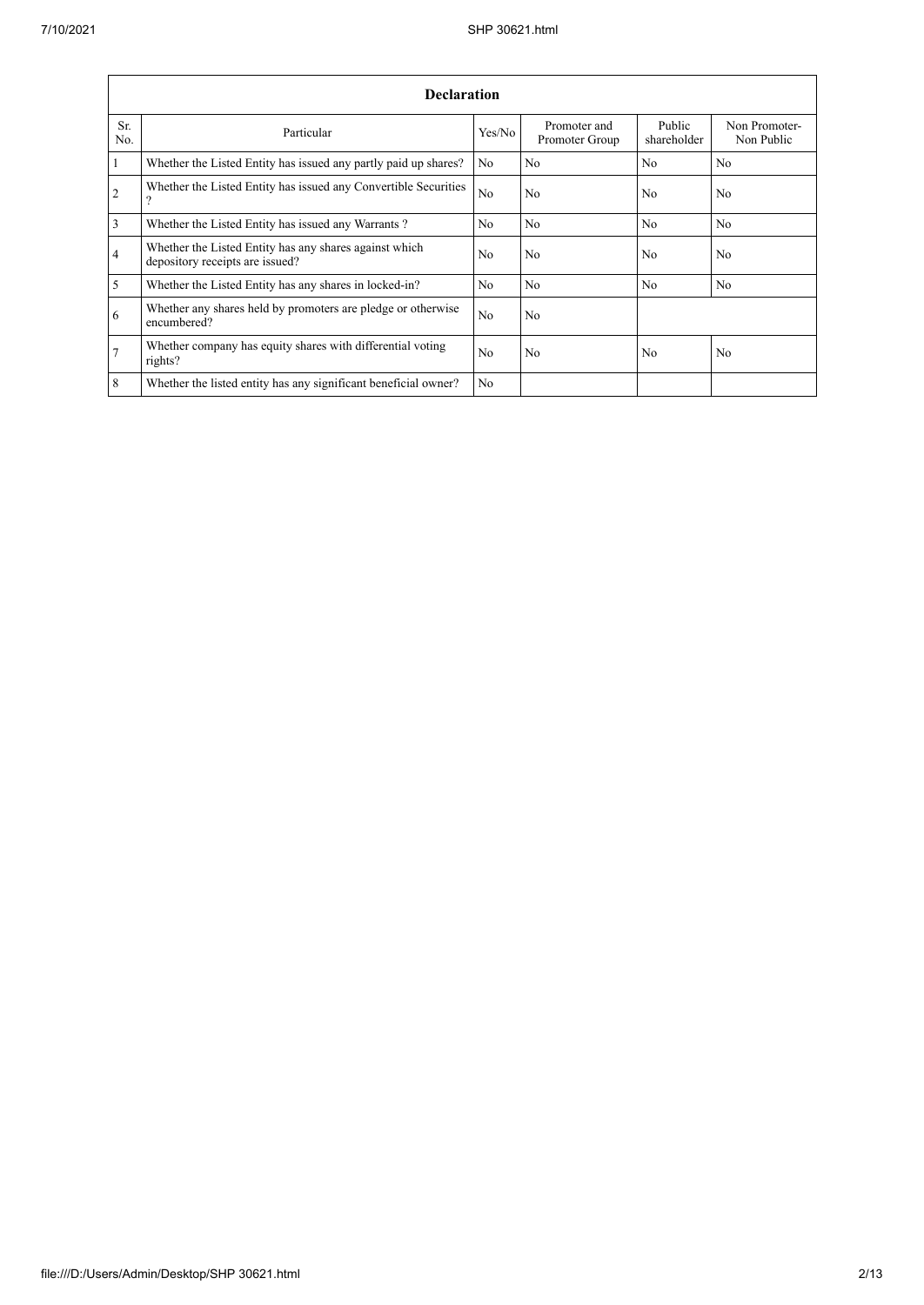$\mathsf{T}$ 

|                   | <b>Table I - Summary Statement holding of specified securities</b> |              |                       |                             |                          |                      |                                        |                                                                  |                |               |       |                     |
|-------------------|--------------------------------------------------------------------|--------------|-----------------------|-----------------------------|--------------------------|----------------------|----------------------------------------|------------------------------------------------------------------|----------------|---------------|-------|---------------------|
| Category          |                                                                    | Nos. Of      | No. of<br>fully paid  | No. Of<br>Partly<br>paid-up | No. Of<br>shares         | Total nos.<br>shares | Shareholding as a<br>% of total no. of | Number of Voting Rights held in each<br>class of securities (IX) |                |               |       |                     |
| Category<br>$($ I | of<br>shareholder                                                  | shareholders | up equity             | equity                      | underlying<br>Depository | held (VII)           | shares (calculated<br>as per SCRR,     | No of Voting (XIV) Rights                                        |                | Total as a    |       |                     |
|                   | (II)                                                               | (III)        | shares<br>held $(IV)$ | shares<br>held<br>(V)       | Receipts<br>(VI)         | $(V)$ + $(VI)$       |                                        | $= (IV) +$<br>1957) (VIII) As a<br>% of $(A+B+C2)$               | Class eg:<br>X | Class<br>eg:y | Total | $%$ of<br>$(A+B+C)$ |
| (A)               | Promoter<br>&<br>Promoter<br>Group                                 | 10           | 10815784              |                             |                          | 10815784             | 70.01                                  | 10815784                                                         |                | 10815784      | 70.01 |                     |
| (B)               | Public                                                             | 13233        | 4632800               |                             |                          | 4632800              | 29.99                                  | 4632797                                                          |                | 4632797       | 29.99 |                     |
| (C)               | Non<br>Promoter-<br>Non Public                                     |              |                       |                             |                          |                      |                                        |                                                                  |                |               |       |                     |
| (C1)              | Shares<br>underlying<br><b>DRs</b>                                 |              |                       |                             |                          |                      |                                        |                                                                  |                |               |       |                     |
| (C2)              | Shares held<br>by<br>Employee<br><b>Trusts</b>                     |              |                       |                             |                          |                      |                                        |                                                                  |                |               |       |                     |
|                   | Total                                                              | 13243        | 15448584              |                             |                          | 15448584             | 100                                    | 15448581                                                         |                | 15448581      | 100   |                     |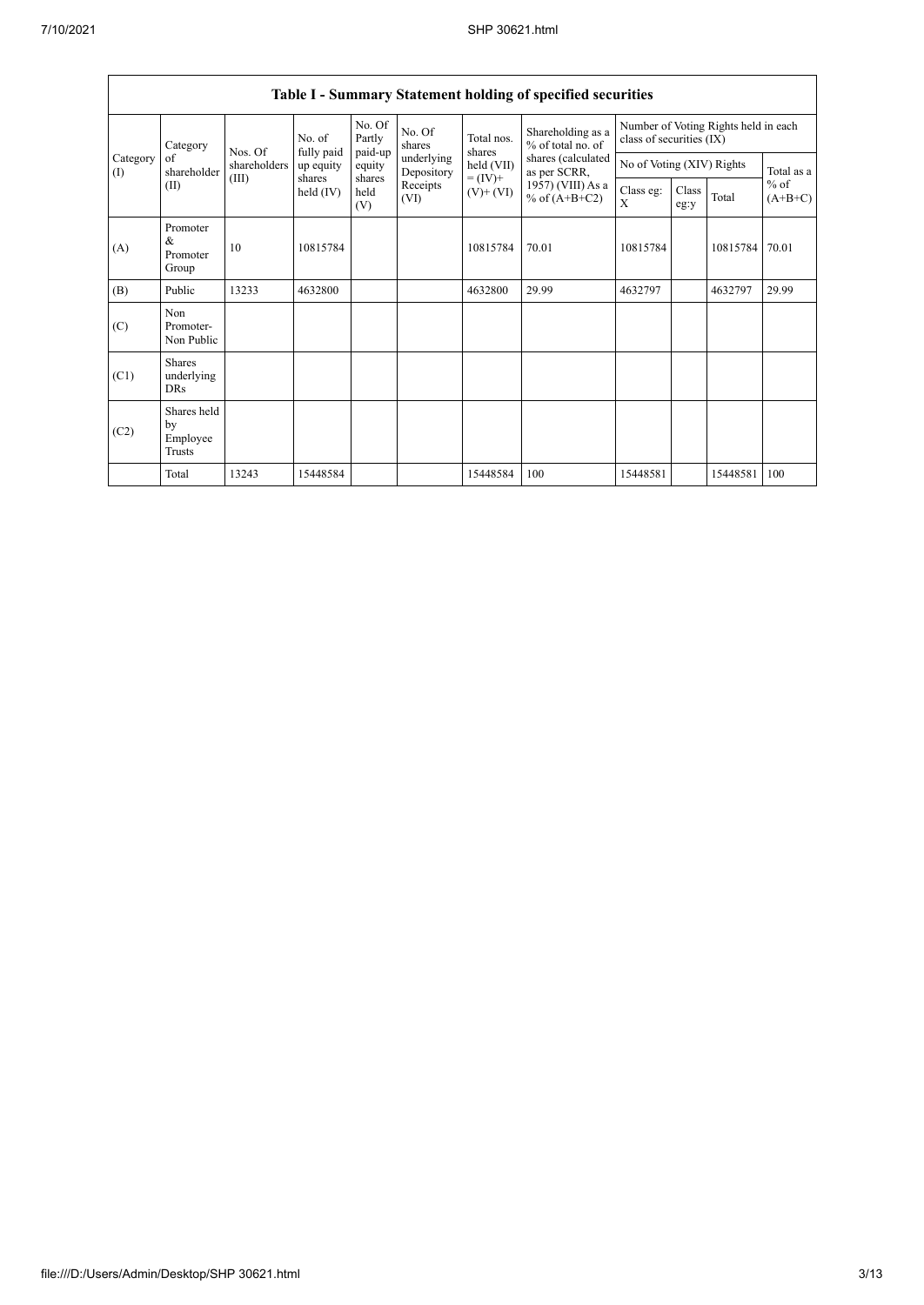| Table I - Summary Statement holding of specified securities |                                                                                                                                                                                                                                                                                                                                                                                                            |                                                     |            |                                                  |                                                  |                                                         |                                |                                                                               |  |                                       |
|-------------------------------------------------------------|------------------------------------------------------------------------------------------------------------------------------------------------------------------------------------------------------------------------------------------------------------------------------------------------------------------------------------------------------------------------------------------------------------|-----------------------------------------------------|------------|--------------------------------------------------|--------------------------------------------------|---------------------------------------------------------|--------------------------------|-------------------------------------------------------------------------------|--|---------------------------------------|
| Category                                                    | No. Of Shares<br>No. Of<br>Underlying<br>assuming full<br>No. of<br><b>Shares</b><br>conversion of<br><b>Shares</b><br>Outstanding<br>Category<br>Underlying<br>Underlying<br>convertible<br>of<br>Outstanding<br>shareholder<br>Outstanding<br>securities and<br>as a percentage of<br>convertible<br>Warrants<br>No. Of<br>(II)<br>securities<br>$(X_i)$<br>Warrants (Xi)<br>(X)<br>of $(A+B+C2)$<br>(a) |                                                     |            |                                                  | Shareholding, as a %<br>convertible securities ( | Number of<br>Locked in<br>shares (XII)                  |                                | Number of<br><b>Shares</b><br>pledged or<br>otherwise<br>encumbered<br>(XIII) |  | Number of<br>equity shares<br>held in |
| $($ I)                                                      |                                                                                                                                                                                                                                                                                                                                                                                                            | diluted share capital)<br>$(XI) = (VII)+(X) As a %$ | No.<br>(a) | As a<br>$%$ of<br>total<br>Shares<br>held<br>(b) | No.<br>(a)                                       | As a<br>$%$ of<br>total<br><b>Shares</b><br>held<br>(b) | dematerialized<br>form $(XIV)$ |                                                                               |  |                                       |
| (A)                                                         | Promoter<br>&<br>Promoter<br>Group                                                                                                                                                                                                                                                                                                                                                                         |                                                     |            |                                                  | 70.01                                            |                                                         |                                |                                                                               |  | 10815784                              |
| (B)                                                         | Public                                                                                                                                                                                                                                                                                                                                                                                                     |                                                     |            |                                                  | 29.99                                            |                                                         |                                |                                                                               |  | 1861500                               |
| (C)                                                         | Non<br>Promoter-<br>Non Public                                                                                                                                                                                                                                                                                                                                                                             |                                                     |            |                                                  |                                                  |                                                         |                                |                                                                               |  |                                       |
| (C1)                                                        | <b>Shares</b><br>underlying<br><b>DRs</b>                                                                                                                                                                                                                                                                                                                                                                  |                                                     |            |                                                  |                                                  |                                                         |                                |                                                                               |  |                                       |
| (C2)                                                        | Shares held<br>by<br>Employee<br><b>Trusts</b>                                                                                                                                                                                                                                                                                                                                                             |                                                     |            |                                                  |                                                  |                                                         |                                |                                                                               |  |                                       |
|                                                             | Total                                                                                                                                                                                                                                                                                                                                                                                                      |                                                     |            |                                                  | 100                                              |                                                         |                                |                                                                               |  | 12677284                              |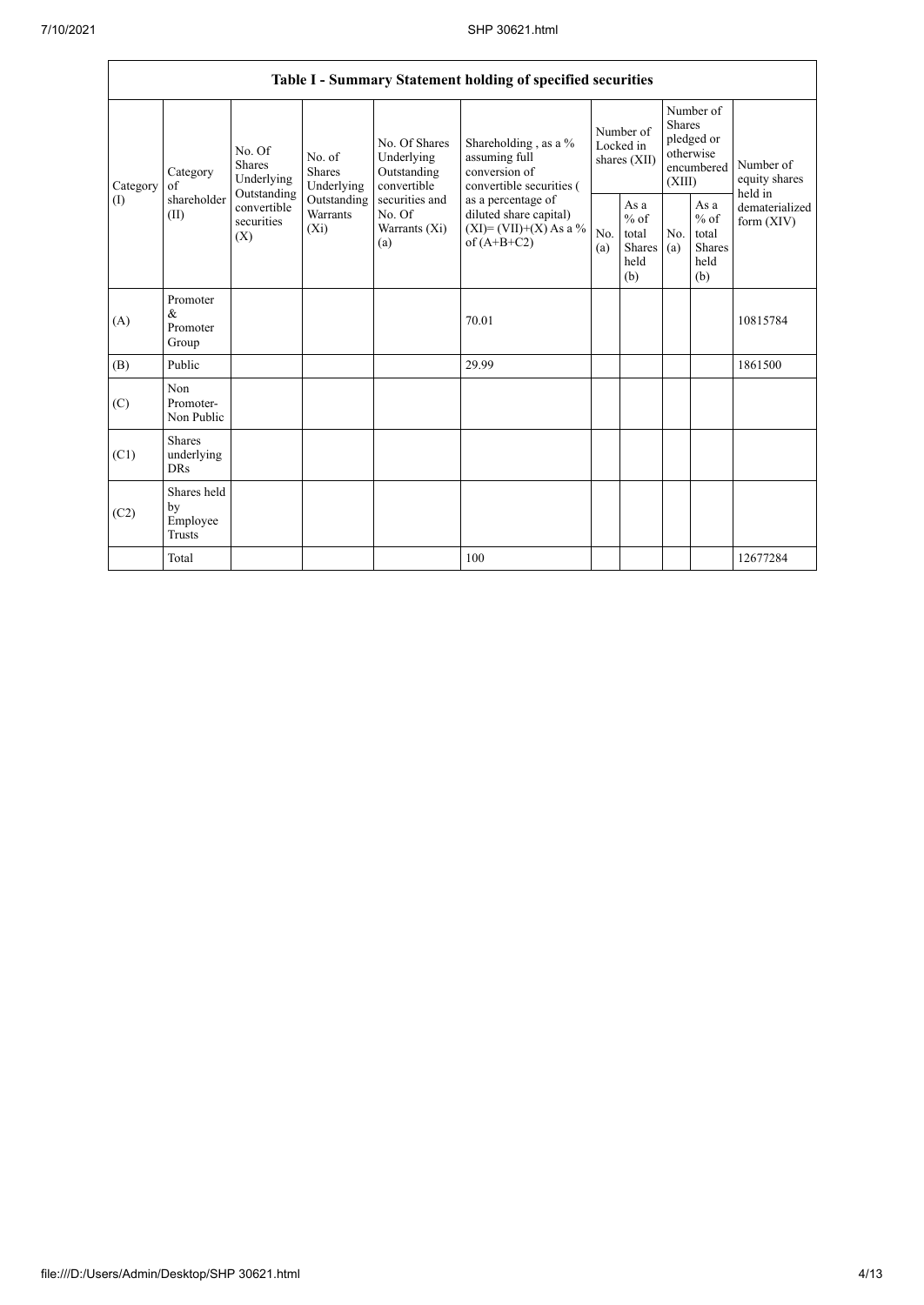|                                                                                                | Table II - Statement showing shareholding pattern of the Promoter and Promoter Group                    |                                                                              |                                   |                                 |                                    |                             |                                                      |                           |               |                                      |                                 |
|------------------------------------------------------------------------------------------------|---------------------------------------------------------------------------------------------------------|------------------------------------------------------------------------------|-----------------------------------|---------------------------------|------------------------------------|-----------------------------|------------------------------------------------------|---------------------------|---------------|--------------------------------------|---------------------------------|
|                                                                                                |                                                                                                         |                                                                              |                                   | No.<br>Of                       | No. Of                             | Total nos.                  | Shareholding<br>as a % of<br>total no. of            | class of securities (IX)  |               | Number of Voting Rights held in each |                                 |
| Sr.                                                                                            | Category &<br>Name of the                                                                               | Nos. Of<br>shareholders                                                      | No. of<br>fully paid<br>up equity | Partly<br>paid-<br>up           | shares<br>underlying<br>Depository | shares<br>held<br>$(VII) =$ | shares<br>(calculated as                             | No of Voting (XIV) Rights |               |                                      | Total<br>as a $\%$              |
|                                                                                                | Shareholders (I)                                                                                        | (III)                                                                        | shares<br>held $(IV)$             | equity<br>shares<br>held<br>(V) | Receipts<br>(VI)                   | $(IV)^+$<br>$(V)$ + $(VI)$  | per SCRR,<br>1957) (VIII)<br>As a % of<br>$(A+B+C2)$ | Class eg:<br>$\mathbf X$  | Class<br>eg:y | Total                                | of<br>Total<br>Voting<br>rights |
| А                                                                                              | Table II - Statement showing shareholding pattern of the Promoter and Promoter Group                    |                                                                              |                                   |                                 |                                    |                             |                                                      |                           |               |                                      |                                 |
| (1)                                                                                            | Indian                                                                                                  |                                                                              |                                   |                                 |                                    |                             |                                                      |                           |               |                                      |                                 |
| (a)                                                                                            | Individuals/Hindu<br>undivided Family                                                                   | 10                                                                           | 10815784                          |                                 |                                    | 10815784                    | 70.01                                                | 10815784                  |               | 10815784                             | 70.01                           |
| Sub-Total<br>(A)(1)                                                                            |                                                                                                         | 10                                                                           | 10815784                          |                                 |                                    | 10815784                    | 70.01                                                | 10815784                  |               | 10815784                             | 70.01                           |
| (2)                                                                                            | Foreign                                                                                                 |                                                                              |                                   |                                 |                                    |                             |                                                      |                           |               |                                      |                                 |
| Total<br>Shareholding<br>of Promoter<br>and<br>Promoter<br>Group $(A)=$<br>$(A)(1)+(A)$<br>(2) |                                                                                                         | 10                                                                           | 10815784                          |                                 |                                    | 10815784                    | 70.01                                                | 10815784                  |               | 10815784                             | 70.01                           |
| B                                                                                              |                                                                                                         | Table III - Statement showing shareholding pattern of the Public shareholder |                                   |                                 |                                    |                             |                                                      |                           |               |                                      |                                 |
| (1)                                                                                            | Institutions                                                                                            |                                                                              |                                   |                                 |                                    |                             |                                                      |                           |               |                                      |                                 |
| (a)                                                                                            | Mutual Funds                                                                                            | $\sqrt{2}$                                                                   | 41900                             |                                 |                                    | 41900                       | 0.27                                                 | 41900                     |               | 41900                                | 0.27                            |
| (f)                                                                                            | Financial<br>Institutions/<br>Banks                                                                     | 1                                                                            | 5000                              |                                 |                                    | 5000                        | 0.03                                                 | 5000                      |               | 5000                                 | 0.03                            |
| (i)                                                                                            | Any Other<br>(specify)                                                                                  | $\mathbf{1}$                                                                 | 19400                             |                                 |                                    | 19400                       | 0.13                                                 | 19400                     |               | 19400                                | 0.13                            |
| Sub-Total<br>(B)(1)                                                                            |                                                                                                         | 4                                                                            | 66300                             |                                 |                                    | 66300                       | 0.43                                                 | 66300                     |               | 66300                                | 0.43                            |
| (3)                                                                                            | Non-institutions                                                                                        |                                                                              |                                   |                                 |                                    |                             |                                                      |                           |               |                                      |                                 |
| (a(i))                                                                                         | Individuals -<br>i.Individual<br>shareholders<br>holding nominal<br>share capital up<br>to Rs. 2 lakhs. | 13051                                                                        | 3787086                           |                                 |                                    | 3787086                     | 24.51                                                | 3787083                   |               | 3787083                              | 24.51                           |
| (e)                                                                                            | Any Other<br>(specify)                                                                                  | 178                                                                          | 779414                            |                                 |                                    | 779414                      | 5.05                                                 | 779414                    |               | 779414                               | 5.05                            |
| Sub-Total<br>(B)(3)                                                                            |                                                                                                         | 13229                                                                        | 4566500                           |                                 |                                    | 4566500                     | 29.56                                                | 4566497                   |               | 4566497                              | 29.56                           |
| <b>Total Public</b><br>Shareholding<br>$(B)=(B)(1)+$<br>$(B)(2)+(B)$<br>(3)                    |                                                                                                         | 13233                                                                        | 4632800                           |                                 |                                    | 4632800                     | 29.99                                                | 4632797                   |               | 4632797                              | 29.99                           |
| ${\bf C}$                                                                                      | Table IV - Statement showing shareholding pattern of the Non Promoter- Non Public shareholder           |                                                                              |                                   |                                 |                                    |                             |                                                      |                           |               |                                      |                                 |
| Total (<br>$A+B+C2$ )                                                                          |                                                                                                         | 13243                                                                        | 15448584                          |                                 |                                    | 15448584                    | 100                                                  | 15448581                  |               | 15448581                             | 100                             |
| Total<br>$(A+B+C)$                                                                             |                                                                                                         | 13243                                                                        | 15448584                          |                                 |                                    | 15448584                    | 100                                                  | 15448581                  |               | 15448581                             | 100                             |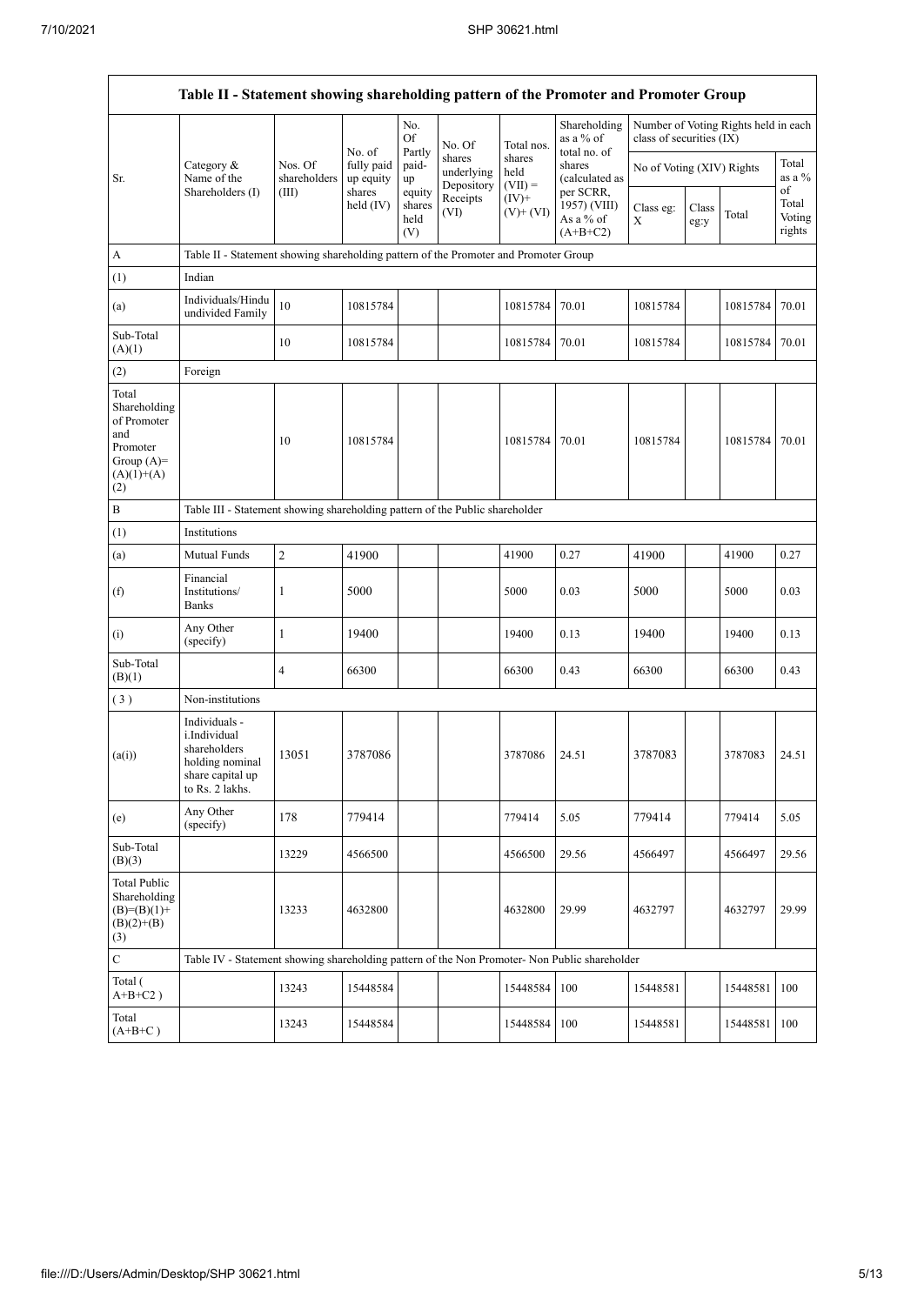$\overline{a}$ 

|                                                                                         | Table II - Statement showing shareholding pattern of the Promoter and Promoter Group                                                                             |                                                                                                              |                                                                                                                                                                           |                                                                                               |                                                  |            |                                                                               |                                       |                  |  |  |
|-----------------------------------------------------------------------------------------|------------------------------------------------------------------------------------------------------------------------------------------------------------------|--------------------------------------------------------------------------------------------------------------|---------------------------------------------------------------------------------------------------------------------------------------------------------------------------|-----------------------------------------------------------------------------------------------|--------------------------------------------------|------------|-------------------------------------------------------------------------------|---------------------------------------|------------------|--|--|
| Sr.                                                                                     | No. Of<br>No. of<br><b>Shares</b><br>Shares<br>Underlying<br>Underlying<br>Outstanding<br>Outstanding<br>convertible<br>Warrants<br>securities<br>$(X_i)$<br>(X) | No. Of Shares<br>Underlying<br>Outstanding<br>convertible<br>securities and<br>No. Of Warrants<br>$(Xi)$ (a) | Shareholding, as a %<br>assuming full conversion of<br>convertible securities (as a<br>percentage of diluted share<br>capital) $(XI) = (VII)+(X) As$<br>a % of $(A+B+C2)$ |                                                                                               | Number of<br>Locked in<br>shares (XII)           |            | Number of<br><b>Shares</b><br>pledged or<br>otherwise<br>encumbered<br>(XIII) | Number of<br>equity shares<br>held in |                  |  |  |
|                                                                                         |                                                                                                                                                                  |                                                                                                              |                                                                                                                                                                           |                                                                                               | As a<br>$%$ of<br>total<br>Shares<br>held<br>(b) | No.<br>(a) | As a<br>$%$ of<br>total<br>Shares<br>held<br>(b)                              | dematerialized<br>form $(XIV)$        |                  |  |  |
| A                                                                                       |                                                                                                                                                                  |                                                                                                              |                                                                                                                                                                           | Table II - Statement showing shareholding pattern of the Promoter and Promoter Group          |                                                  |            |                                                                               |                                       |                  |  |  |
| (1)                                                                                     | Indian                                                                                                                                                           |                                                                                                              |                                                                                                                                                                           |                                                                                               |                                                  |            |                                                                               |                                       |                  |  |  |
| (a)                                                                                     |                                                                                                                                                                  |                                                                                                              |                                                                                                                                                                           | 70.01                                                                                         |                                                  |            |                                                                               |                                       | 10815784         |  |  |
| Sub-Total (A)<br>(1)                                                                    |                                                                                                                                                                  |                                                                                                              |                                                                                                                                                                           | 70.01                                                                                         |                                                  |            |                                                                               |                                       | 10815784         |  |  |
| (2)                                                                                     | Foreign                                                                                                                                                          |                                                                                                              |                                                                                                                                                                           |                                                                                               |                                                  |            |                                                                               |                                       |                  |  |  |
| Total<br>Shareholding<br>of Promoter<br>and Promoter<br>Group $(A)=$<br>$(A)(1)+(A)(2)$ |                                                                                                                                                                  |                                                                                                              |                                                                                                                                                                           | 70.01                                                                                         |                                                  |            |                                                                               |                                       | 10815784         |  |  |
| $\, {\bf B}$                                                                            |                                                                                                                                                                  |                                                                                                              |                                                                                                                                                                           | Table III - Statement showing shareholding pattern of the Public shareholder                  |                                                  |            |                                                                               |                                       |                  |  |  |
| (1)                                                                                     | Institutions                                                                                                                                                     |                                                                                                              |                                                                                                                                                                           |                                                                                               |                                                  |            |                                                                               |                                       |                  |  |  |
| (a)                                                                                     |                                                                                                                                                                  |                                                                                                              |                                                                                                                                                                           | 0.27                                                                                          |                                                  |            |                                                                               |                                       | $\boldsymbol{0}$ |  |  |
| (f)                                                                                     |                                                                                                                                                                  |                                                                                                              |                                                                                                                                                                           | 0.03                                                                                          |                                                  |            |                                                                               |                                       | $\mathbf{0}$     |  |  |
| (i)                                                                                     |                                                                                                                                                                  |                                                                                                              |                                                                                                                                                                           | 0.13                                                                                          |                                                  |            |                                                                               |                                       | $\boldsymbol{0}$ |  |  |
| Sub-Total (B)<br>(1)                                                                    |                                                                                                                                                                  |                                                                                                              |                                                                                                                                                                           | 0.43                                                                                          |                                                  |            |                                                                               |                                       | $\mathbf{0}$     |  |  |
| (3)                                                                                     | Non-institutions                                                                                                                                                 |                                                                                                              |                                                                                                                                                                           |                                                                                               |                                                  |            |                                                                               |                                       |                  |  |  |
| (a(i))                                                                                  |                                                                                                                                                                  |                                                                                                              |                                                                                                                                                                           | 24.51                                                                                         |                                                  |            |                                                                               |                                       | 1742686          |  |  |
| (e)                                                                                     |                                                                                                                                                                  |                                                                                                              |                                                                                                                                                                           | 5.05                                                                                          |                                                  |            |                                                                               |                                       | 118814           |  |  |
| Sub-Total (B)<br>$\left(3\right)$                                                       |                                                                                                                                                                  |                                                                                                              |                                                                                                                                                                           | 29.56                                                                                         |                                                  |            |                                                                               |                                       | 1861500          |  |  |
| <b>Total Public</b><br>Shareholding<br>$(B)=(B)(1)+$<br>$(B)(2)+(B)(3)$                 |                                                                                                                                                                  |                                                                                                              |                                                                                                                                                                           | 29.99                                                                                         |                                                  |            |                                                                               |                                       | 1861500          |  |  |
| $\mathbf C$                                                                             |                                                                                                                                                                  |                                                                                                              |                                                                                                                                                                           | Table IV - Statement showing shareholding pattern of the Non Promoter- Non Public shareholder |                                                  |            |                                                                               |                                       |                  |  |  |
| Total (<br>$A+B+C2$ )                                                                   |                                                                                                                                                                  |                                                                                                              |                                                                                                                                                                           | 100                                                                                           |                                                  |            |                                                                               |                                       | 12677284         |  |  |
| Total (A+B+C<br>$\lambda$                                                               |                                                                                                                                                                  |                                                                                                              |                                                                                                                                                                           | 100                                                                                           |                                                  |            |                                                                               |                                       | 12677284         |  |  |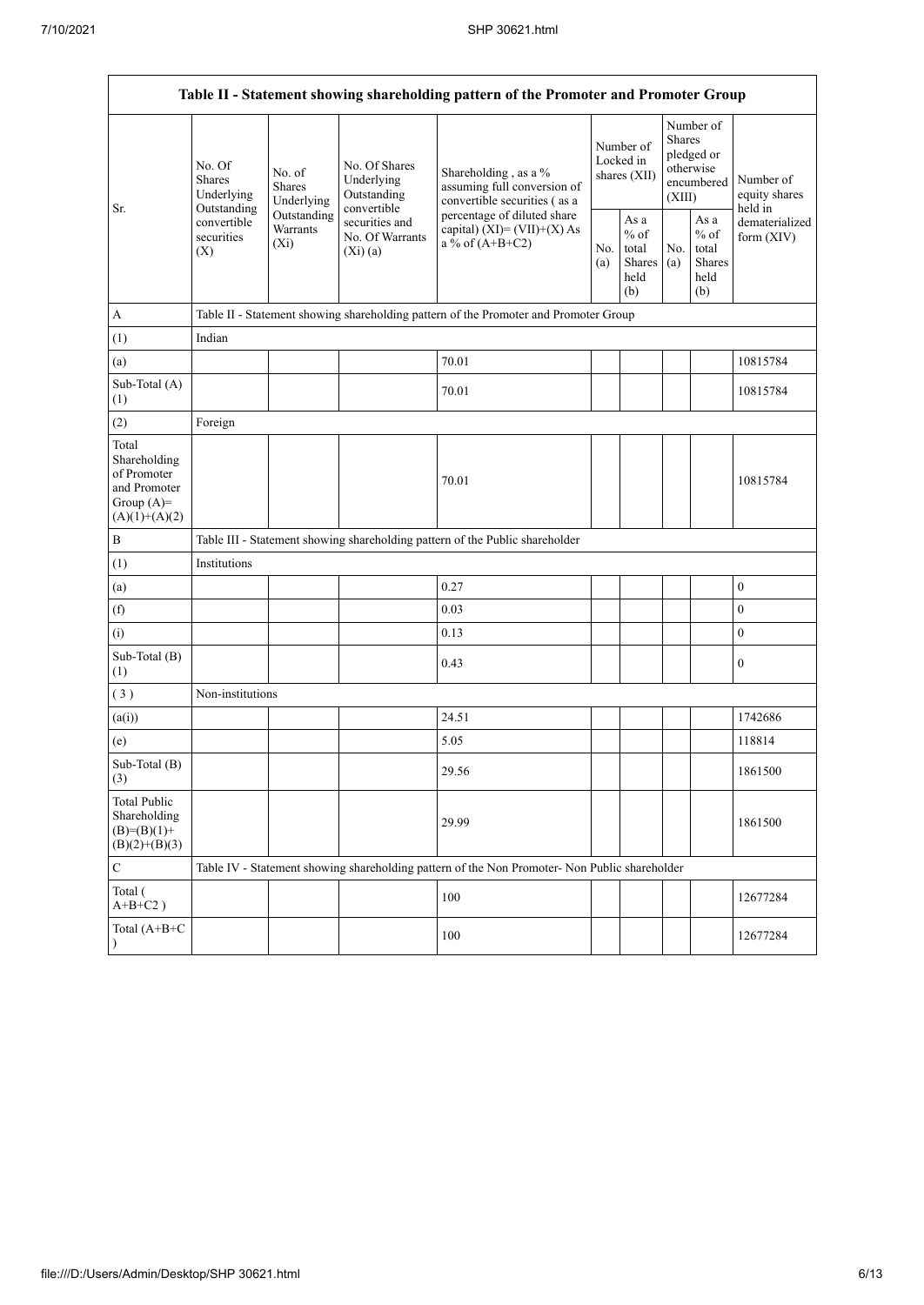| Individuals/Hindu undivided Family                                                                                                                                                                |                                                               |                                                  |                                                   |                                   |                                     |                                      |                                      |  |  |  |
|---------------------------------------------------------------------------------------------------------------------------------------------------------------------------------------------------|---------------------------------------------------------------|--------------------------------------------------|---------------------------------------------------|-----------------------------------|-------------------------------------|--------------------------------------|--------------------------------------|--|--|--|
| Searial No.                                                                                                                                                                                       | $\mathbf{1}$                                                  | $\overline{c}$                                   | 3                                                 | $\overline{4}$                    | 5                                   | 6                                    | $\tau$                               |  |  |  |
| Name of the<br>Shareholders<br>$($ I $)$                                                                                                                                                          | <b>BOMMIDALA</b><br><b>KASIVISWANADHAM</b><br>- IND           | <b>BOMMIDALA</b><br><b>SAROJA</b><br><b>DEVI</b> | <b>BOMMIDALA</b><br><b>RAMA</b><br><b>KRISHNA</b> | <b>BOMMIDALA</b><br><b>ANITHA</b> | <b>BOMMIDALA</b><br><b>SRINIVAS</b> | <b>PITCHAIAN</b><br><b>PULOKONDA</b> | <b>DEVISETTY</b><br><b>RAMA DEVI</b> |  |  |  |
| PAN(II)                                                                                                                                                                                           | AETPB2885H                                                    | AHRPB1991K                                       | ADAPB3514H                                        | AHLPB0893J                        | ADAPB2985L                          | ADKPP7277R                           | ACAPD0918N                           |  |  |  |
| No. of fully<br>paid up equity<br>shares held<br>(IV)                                                                                                                                             | 158822                                                        | 113716                                           | 9866821                                           | 406825                            | 236900                              | 5000                                 | 3500                                 |  |  |  |
| No. Of Partly<br>paid-up equity<br>shares held<br>(V)                                                                                                                                             |                                                               |                                                  |                                                   |                                   |                                     |                                      |                                      |  |  |  |
| No. Of shares<br>underlying<br>Depository<br>Receipts (VI)                                                                                                                                        |                                                               |                                                  |                                                   |                                   |                                     |                                      |                                      |  |  |  |
| Total nos.<br>shares held<br>$(VII) = (IV) +$<br>$(V)+(VI)$                                                                                                                                       | 158822                                                        | 113716                                           | 9866821                                           | 406825                            | 236900                              | 5000                                 | 3500                                 |  |  |  |
| Shareholding<br>as a % of total<br>no. of shares<br>(calculated as<br>per SCRR,<br>1957) (VIII)<br>As a % of<br>$(A+B+C2)$                                                                        | 1.03                                                          | 0.74                                             | 63.87                                             | 2.63                              | 1.53                                | 0.03                                 | 0.02                                 |  |  |  |
|                                                                                                                                                                                                   | Number of Voting Rights held in each class of securities (IX) |                                                  |                                                   |                                   |                                     |                                      |                                      |  |  |  |
| Class eg:X                                                                                                                                                                                        | 158822                                                        | 113716                                           | 9866821                                           | 406825                            | 236900                              | 5000                                 | 3500                                 |  |  |  |
| Class eg:y                                                                                                                                                                                        |                                                               |                                                  |                                                   |                                   |                                     |                                      |                                      |  |  |  |
| Total                                                                                                                                                                                             | 158822                                                        | 113716                                           | 9866821                                           | 406825                            | 236900                              | 5000                                 | 3500                                 |  |  |  |
| Total as a %<br>of Total<br>Voting rights                                                                                                                                                         | 1.03                                                          | 0.74                                             | 63.87                                             | 2.63                              | 1.53                                | 0.03                                 | 0.02                                 |  |  |  |
| No. Of Shares<br>Underlying<br>Outstanding<br>convertible<br>securities $(X)$                                                                                                                     |                                                               |                                                  |                                                   |                                   |                                     |                                      |                                      |  |  |  |
| No. of Shares<br>Underlying<br>Outstanding<br>Warrants (Xi)                                                                                                                                       |                                                               |                                                  |                                                   |                                   |                                     |                                      |                                      |  |  |  |
| No. Of Shares<br>Underlying<br>Outstanding<br>convertible<br>securities and<br>No. Of<br>Warrants (Xi)<br>(a)                                                                                     |                                                               |                                                  |                                                   |                                   |                                     |                                      |                                      |  |  |  |
| Shareholding,<br>as a $\%$<br>assuming full<br>conversion of<br>convertible<br>securities (as a<br>percentage of<br>diluted share<br>capital) (XI)=<br>$(VII)+(Xi)(a)$<br>As a % of<br>$(A+B+C2)$ | 1.03                                                          | 0.74                                             | 63.87                                             | 2.63                              | 1.53                                | 0.03                                 | 0.02                                 |  |  |  |
|                                                                                                                                                                                                   | Number of Locked in shares (XII)                              |                                                  |                                                   |                                   |                                     |                                      |                                      |  |  |  |
| No. (a)                                                                                                                                                                                           |                                                               |                                                  |                                                   |                                   |                                     |                                      |                                      |  |  |  |
| As a % of<br>total Shares<br>held (b)                                                                                                                                                             |                                                               |                                                  |                                                   |                                   |                                     |                                      |                                      |  |  |  |

Number of Shares pledged or otherwise encumbered (XIII)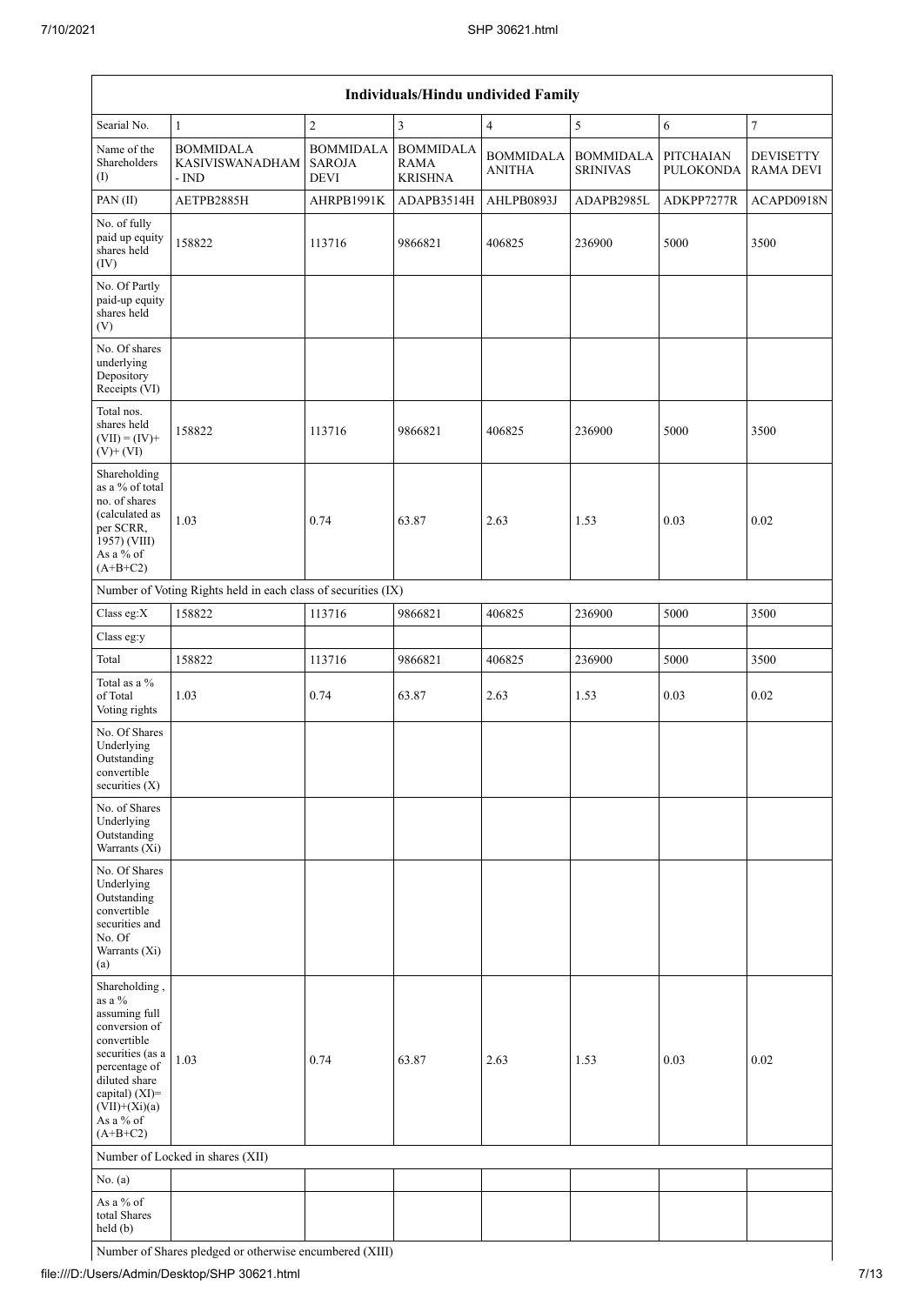| No. $(a)$                                                               |                              |          |          |          |          |                   |                   |
|-------------------------------------------------------------------------|------------------------------|----------|----------|----------|----------|-------------------|-------------------|
| As a % of<br>total Shares<br>held(b)                                    |                              |          |          |          |          |                   |                   |
| Number of<br>equity shares<br>held in<br>dematerialized<br>form $(XIV)$ | 158822                       | 113716   | 9866821  | 406825   | 236900   | 5000              | 3500              |
|                                                                         | Reason for not providing PAN |          |          |          |          |                   |                   |
| Reason for not<br>providing<br>PAN                                      |                              |          |          |          |          |                   |                   |
| Shareholder<br>type                                                     | Promoter                     | Promoter | Promoter | Promoter | Promoter | Promoter<br>Group | Promoter<br>Group |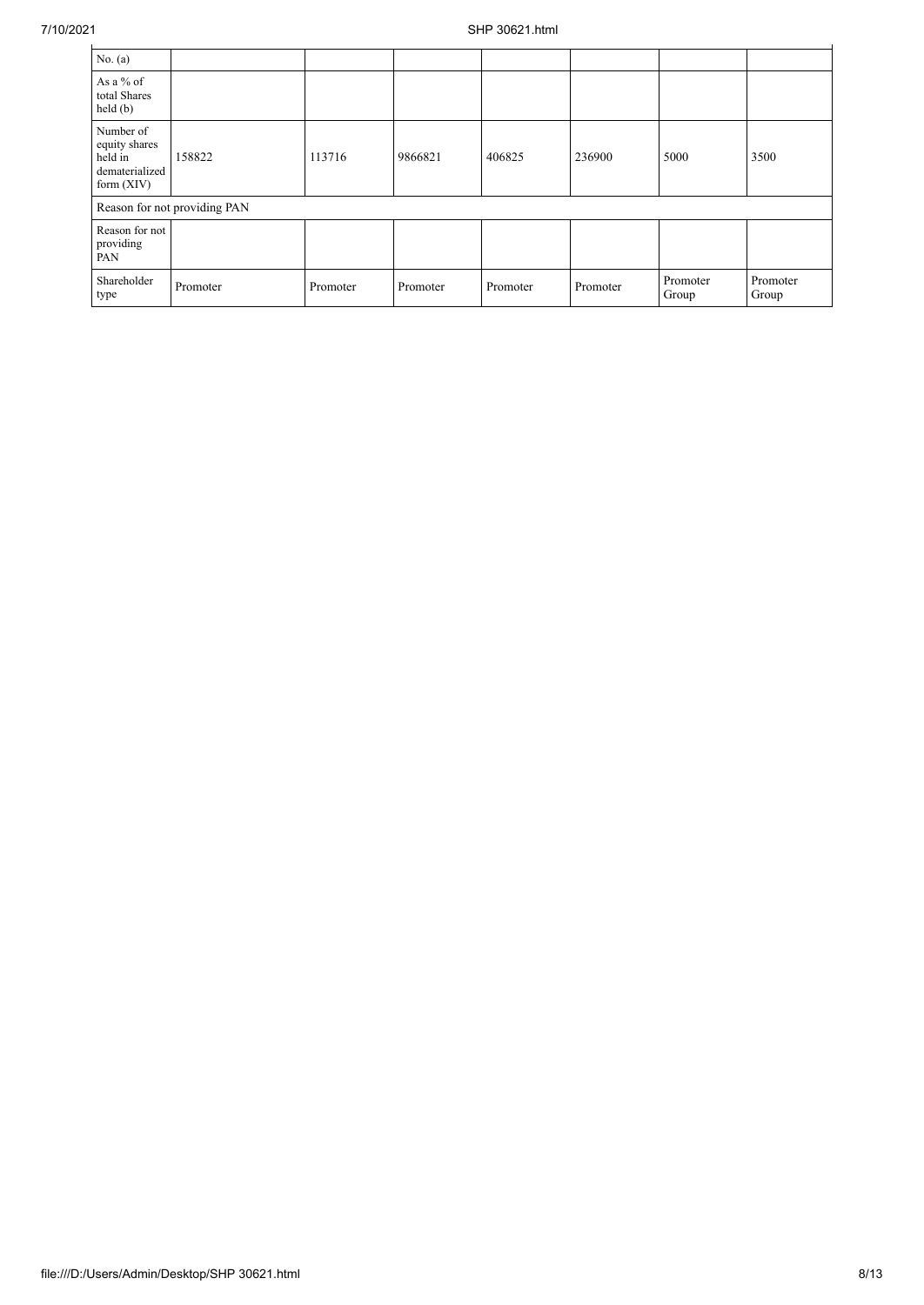|                                                                                                                                                                                          | Individuals/Hindu undivided Family                            |                               |                    |                       |  |  |  |  |  |  |
|------------------------------------------------------------------------------------------------------------------------------------------------------------------------------------------|---------------------------------------------------------------|-------------------------------|--------------------|-----------------------|--|--|--|--|--|--|
| Searial No.                                                                                                                                                                              | $\,8\,$                                                       | 9                             | 10                 |                       |  |  |  |  |  |  |
| Name of the<br>Shareholders (I)                                                                                                                                                          | POLISETTY GNANADEV                                            | POLISETTY EKNADHA GUPTA - HUF | <b>B RAJESWARI</b> | Click here to go back |  |  |  |  |  |  |
| PAN (II)                                                                                                                                                                                 | AENPP0508F                                                    | AAGHP3061E                    | BAAPB0667H         | Total                 |  |  |  |  |  |  |
| No. of fully paid<br>up equity shares<br>held (IV)                                                                                                                                       | 14200                                                         | 5000                          | 5000               | 10815784              |  |  |  |  |  |  |
| No. Of Partly paid-<br>up equity shares<br>held (V)                                                                                                                                      |                                                               |                               |                    |                       |  |  |  |  |  |  |
| No. Of shares<br>underlying<br>Depository<br>Receipts (VI)                                                                                                                               |                                                               |                               |                    |                       |  |  |  |  |  |  |
| Total nos. shares<br>held $(VII) = (IV) +$<br>$(V)+(VI)$                                                                                                                                 | 14200                                                         | 5000                          | 5000               | 10815784              |  |  |  |  |  |  |
| Shareholding as a<br>% of total no. of<br>shares (calculated<br>as per SCRR,<br>1957) (VIII) As a<br>% of $(A+B+C2)$                                                                     | 0.09                                                          | 0.03                          | 0.03               | 70.01                 |  |  |  |  |  |  |
|                                                                                                                                                                                          | Number of Voting Rights held in each class of securities (IX) |                               |                    |                       |  |  |  |  |  |  |
| Class eg:X                                                                                                                                                                               | 14200                                                         | 5000                          | 5000               | 10815784              |  |  |  |  |  |  |
| Class eg:y                                                                                                                                                                               |                                                               |                               |                    |                       |  |  |  |  |  |  |
| Total                                                                                                                                                                                    | 14200                                                         | 5000                          | 5000               | 10815784              |  |  |  |  |  |  |
| Total as a % of<br>Total Voting rights                                                                                                                                                   | 0.09                                                          | 0.03                          | 0.03               | 70.01                 |  |  |  |  |  |  |
| No. Of Shares<br>Underlying<br>Outstanding<br>convertible<br>securities (X)                                                                                                              |                                                               |                               |                    |                       |  |  |  |  |  |  |
| No. of Shares<br>Underlying<br>Outstanding<br>Warrants (Xi)                                                                                                                              |                                                               |                               |                    |                       |  |  |  |  |  |  |
| No. Of Shares<br>Underlying<br>Outstanding<br>convertible<br>securities and No.<br>Of Warrants (Xi)<br>(a)                                                                               |                                                               |                               |                    |                       |  |  |  |  |  |  |
| Shareholding, as a<br>% assuming full<br>conversion of<br>convertible<br>securities (as a<br>percentage of<br>diluted share<br>capital) (XI)=<br>$(VII)+(Xi)(a)$ As a<br>% of $(A+B+C2)$ | 0.09                                                          | 0.03                          | 0.03               | 70.01                 |  |  |  |  |  |  |
| Number of Locked in shares (XII)                                                                                                                                                         |                                                               |                               |                    |                       |  |  |  |  |  |  |
| No. (a)                                                                                                                                                                                  |                                                               |                               |                    |                       |  |  |  |  |  |  |
| As a % of total<br>Shares held (b)                                                                                                                                                       |                                                               |                               |                    |                       |  |  |  |  |  |  |
|                                                                                                                                                                                          | Number of Shares pledged or otherwise encumbered (XIII)       |                               |                    |                       |  |  |  |  |  |  |
| No. $(a)$                                                                                                                                                                                |                                                               |                               |                    |                       |  |  |  |  |  |  |
| As a % of total<br>Shares held (b)                                                                                                                                                       |                                                               |                               |                    |                       |  |  |  |  |  |  |
| Number of equity<br>shares held in<br>dematerialized<br>form (XIV)                                                                                                                       | 14200                                                         | 5000                          | 5000               | 10815784              |  |  |  |  |  |  |
| Reason for not providing PAN                                                                                                                                                             |                                                               |                               |                    |                       |  |  |  |  |  |  |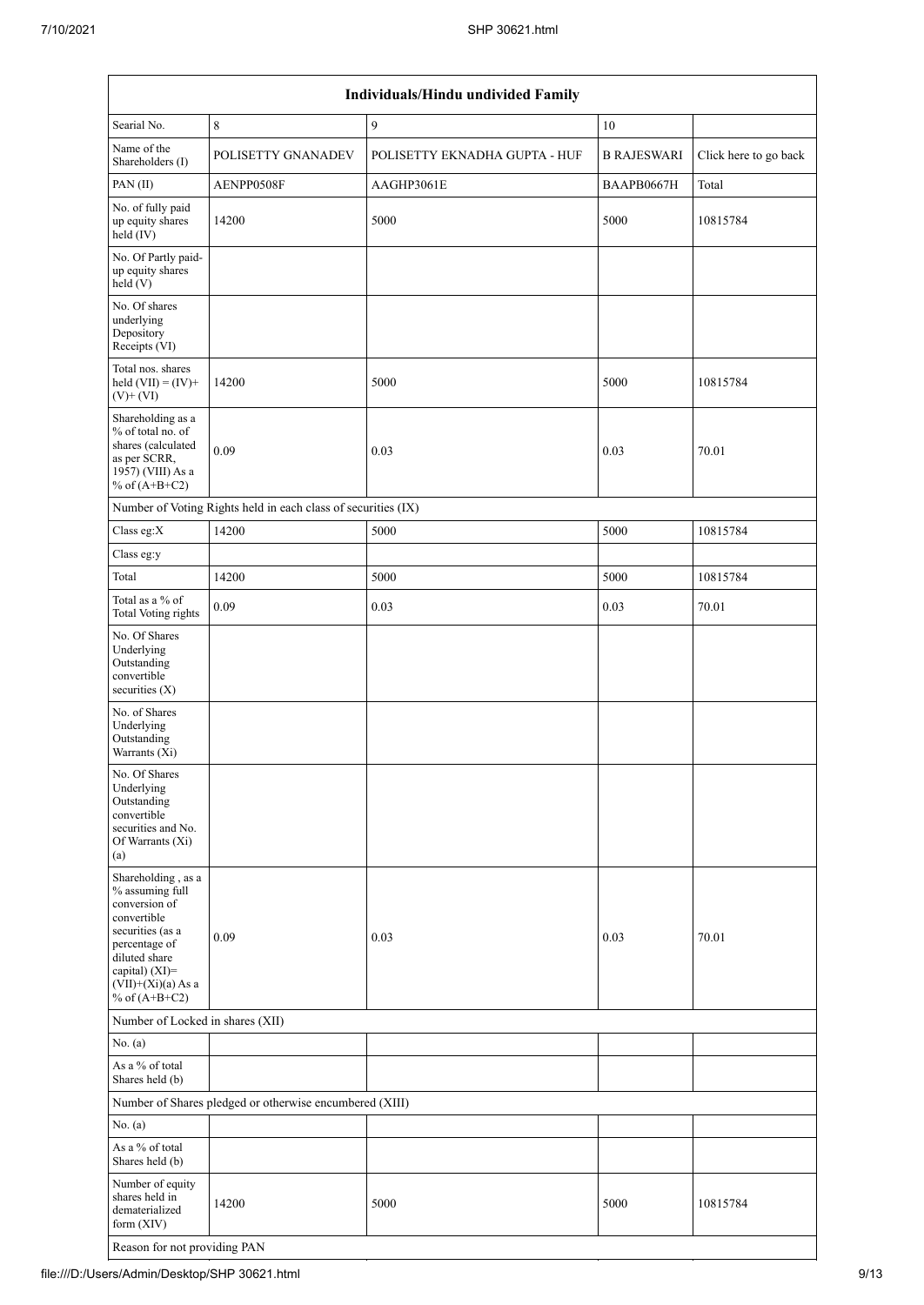| Reason for not<br>providing PAN |                       |                |                |  |
|---------------------------------|-----------------------|----------------|----------------|--|
| Shareholder type                | <b>Promoter Group</b> | Promoter Group | Promoter Group |  |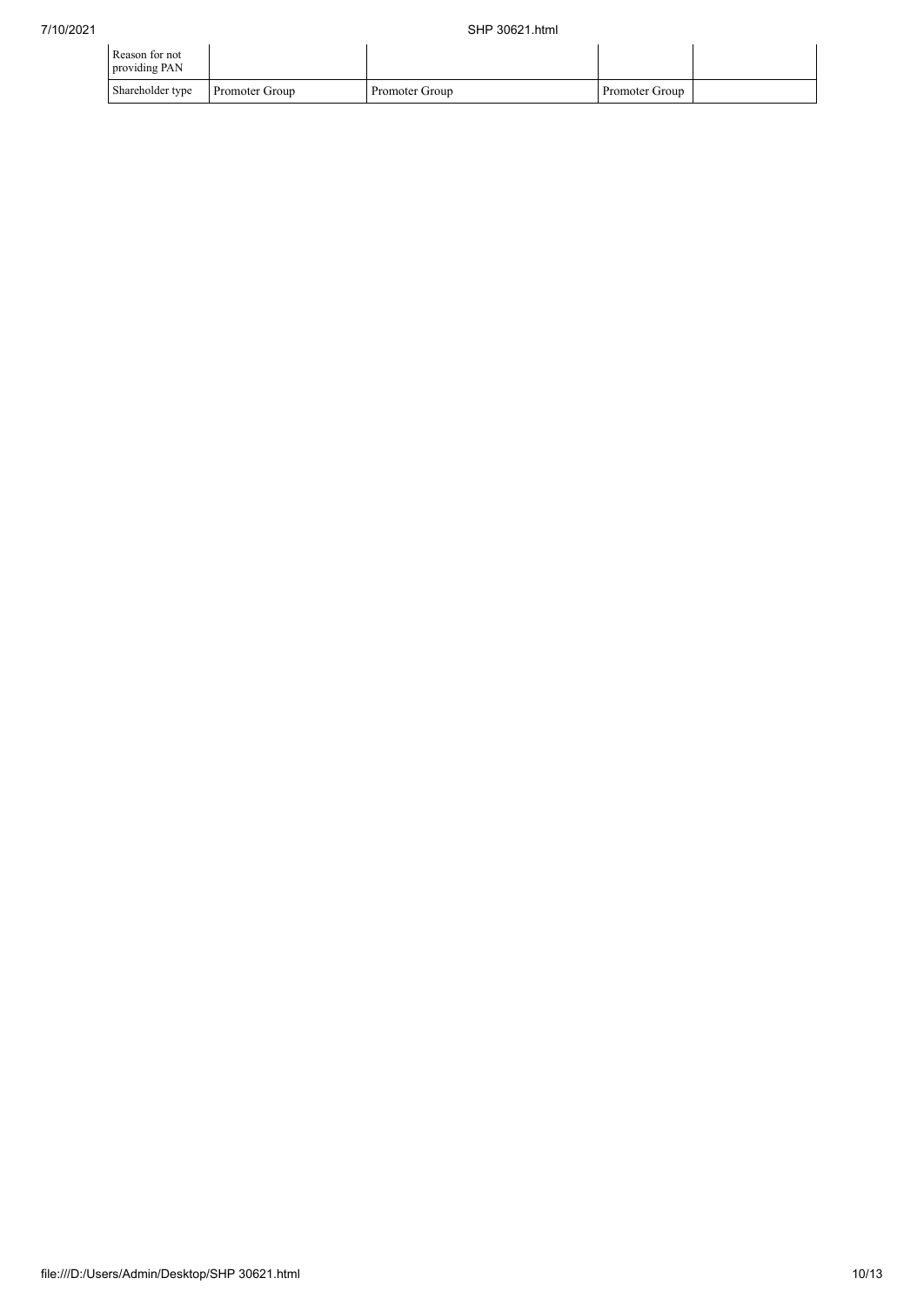|                                                                                                                                                                                      |                                                               | Any Other (specify)     |                         |                       |
|--------------------------------------------------------------------------------------------------------------------------------------------------------------------------------------|---------------------------------------------------------------|-------------------------|-------------------------|-----------------------|
| Searial No.                                                                                                                                                                          | $\mathbf{1}$                                                  | $\sqrt{2}$              | 3                       |                       |
| Category                                                                                                                                                                             | Non-Resident Indian (NRI)                                     | <b>Clearing Members</b> | <b>Bodies Corporate</b> |                       |
| Category / More<br>than 1 percentage                                                                                                                                                 | Category                                                      | Category                | Category                |                       |
| Name of the<br>Shareholders (I)                                                                                                                                                      |                                                               |                         |                         | Click here to go back |
| PAN (II)                                                                                                                                                                             |                                                               |                         |                         | Total                 |
| No. of the<br>Shareholders (I)                                                                                                                                                       | 74                                                            | $\overline{4}$          | 100                     | 178                   |
| No. of fully paid<br>up equity shares<br>held (IV)                                                                                                                                   | 158862                                                        | 13100                   | 607452                  | 779414                |
| No. Of Partly paid-<br>up equity shares<br>held (V)                                                                                                                                  |                                                               |                         |                         |                       |
| No. Of shares<br>underlying<br>Depository<br>Receipts (VI)                                                                                                                           |                                                               |                         |                         |                       |
| Total nos. shares<br>held $(VII) = (IV) +$<br>$(V)$ + $(VI)$                                                                                                                         | 158862                                                        | 13100                   | 607452                  | 779414                |
| Shareholding as a<br>% of total no. of<br>shares (calculated<br>as per SCRR,<br>1957) (VIII) As a<br>% of $(A+B+C2)$                                                                 | 1.03                                                          | 0.08                    | 3.93                    | 5.04                  |
|                                                                                                                                                                                      | Number of Voting Rights held in each class of securities (IX) |                         |                         |                       |
| Class eg: X                                                                                                                                                                          | 158862                                                        | 13100                   | 607452                  | 779414                |
| Class eg:y                                                                                                                                                                           |                                                               |                         |                         |                       |
| Total                                                                                                                                                                                | 158862                                                        | 13100                   | 607452                  | 779414                |
| Total as a % of<br>Total Voting rights                                                                                                                                               | 1.03                                                          | 0.08                    | 3.93                    | 5.04                  |
| No. Of Shares<br>Underlying<br>Outstanding<br>convertible<br>securities (X)                                                                                                          |                                                               |                         |                         |                       |
| No. of Shares<br>Underlying<br>Outstanding<br>Warrants (Xi)                                                                                                                          |                                                               |                         |                         |                       |
| No. Of Shares<br>Underlying<br>Outstanding<br>convertible<br>securities and No.<br>Of Warrants (Xi)<br>(a)                                                                           |                                                               |                         |                         |                       |
| Shareholding, as a<br>% assuming full<br>conversion of<br>convertible<br>securities (as a<br>percentage of<br>diluted share<br>capital) (XI)=<br>$(VII)+(X)$ As a %<br>of $(A+B+C2)$ | 1.03                                                          | 0.08                    | 3.93                    | 5.04                  |
| Number of Locked in shares (XII)                                                                                                                                                     |                                                               |                         |                         |                       |
| No. $(a)$                                                                                                                                                                            |                                                               |                         |                         |                       |
| As a $\%$ of total<br>Shares held (b)                                                                                                                                                |                                                               |                         |                         |                       |
| Number of equity<br>shares held in<br>dematerialized<br>form (XIV)                                                                                                                   | 38662                                                         | 13100                   | 67052                   | 118814                |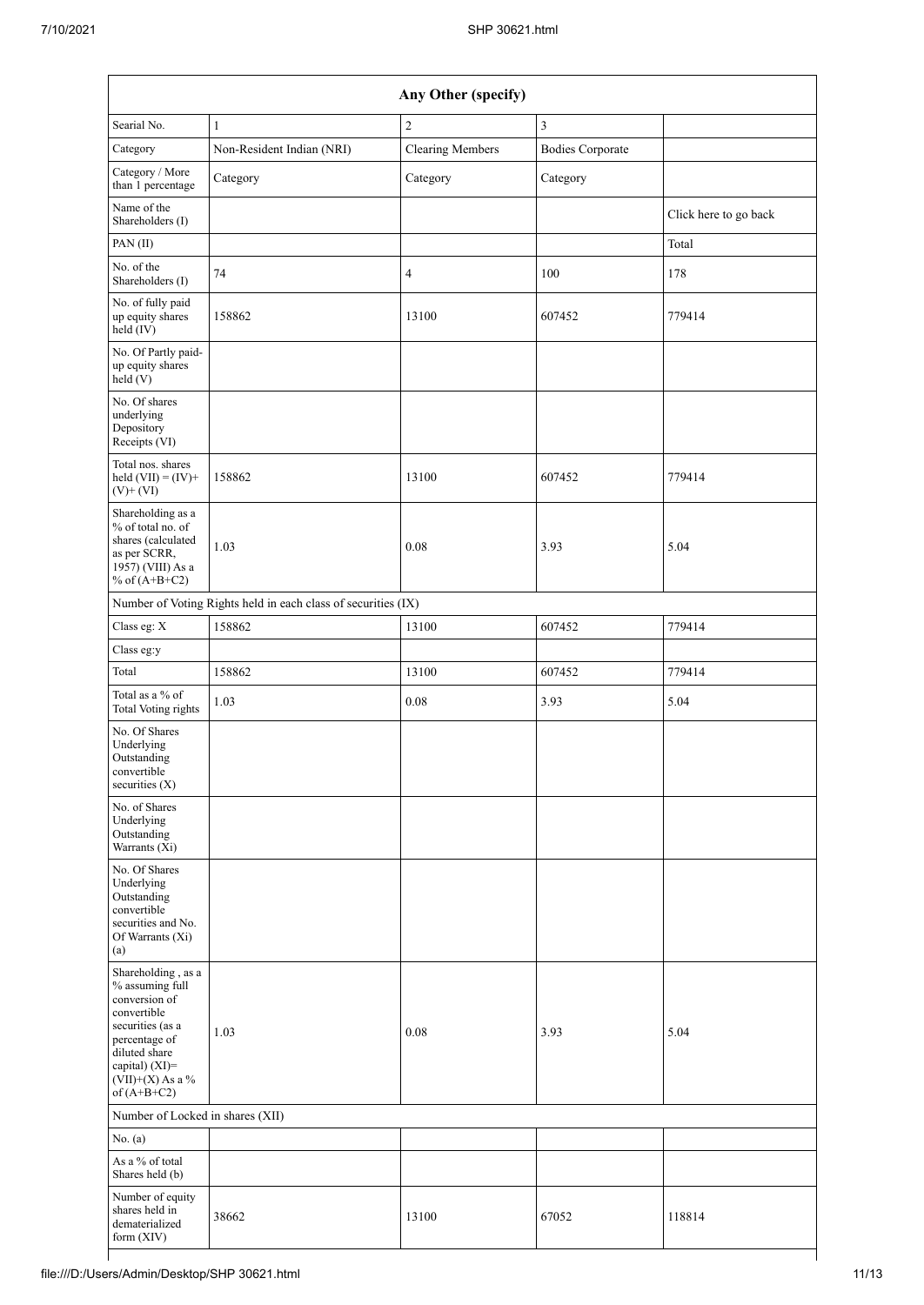|                                 | Reason for not providing PAN |  |  |  |  |  |  |  |  |
|---------------------------------|------------------------------|--|--|--|--|--|--|--|--|
| Reason for not<br>providing PAN |                              |  |  |  |  |  |  |  |  |